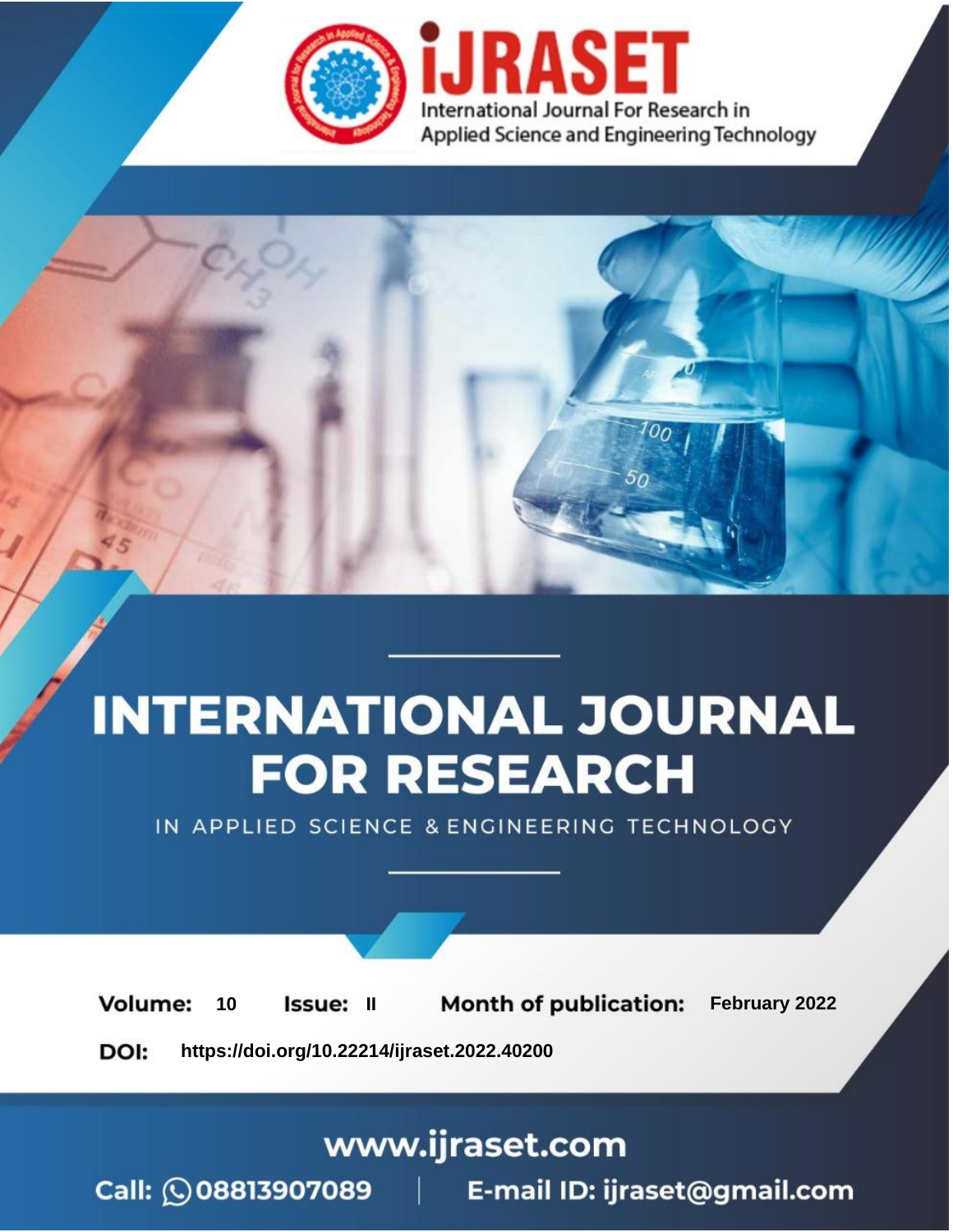

 *ISSN: 2321-9653; IC Value: 45.98; SJ Impact Factor: 7.538 Volume 10 Issue II Feb 2022- Available at www.ijraset.com*

## **Privatization in India**

Muskan Gupta<sup>1</sup>, Prathamesh Joshi<sup>2</sup> *1 (St. Mira's College for Girls, Pune) 2 (Bharti Vidyapeeth Deemed University, Pune*

*Abstract: Privatization generally is defined as the process of transfer of ownership, it can also be permanent or just for the years for which a particular contracted has been drafted between the parties. It is basically a route from public ownership to private ownership. On the other side it is also a strategy that provides advantage to a few at the price of many. In the 1960's and 1970's academicians, economists and politicians favored state ownership over personal possession within the production and provision of products and services.* 

*By the tip of the 1980's, however, there was a reversal of public policy from state domination of the assembly and provision of products and services to non-public ownership and operation.* 

*This was due partly to what the globe Bank observed as "state failure", that was characterized by inefficient service delivery, unprofitable SOEs, high government debt, and stagnant economic process rates. Consequently, privatization caught on in several countries as a policy tool to foster potency, encourage investment, free public resources for investment in infrastructure and social programs to boost economic process and spatial arrangement equity. This paper also discusses the causes and reasons for privatization to happen in India and what are its pros and cons.* 

## **I. INTRODUCTION**

The Economist magazine, in the year 1930, has first defined privatization as :-

The transfer of ownership, property or business from the government to the private sector is termed as privatization. The government ceases to be the owner of the entity or business.

The process in which a publicly-traded company is taken over by a few people is also called privatization. The stock of the company is no longer traded in the stock market and the general public is barred from holding stake in such a company. The company gives up the name 'limited' and starts using 'private limited' in its last name.

Privatization is considered to bring stability to the company, something that a government company is not worried about. When the new economic policy was formed in 1991, the term privatization was introduced in India.

Privatization is a vast construct. It claims to unleash economic freedoms and allow private initiative and enterprise. On the other hand, however, privatization has been denounced for its essentialist notions of efficiency and rationality and for undercut democracy and community.

Our country was chosen as a case study as it is symbol in many ways of a number of developing countries who have made the move to open their economies and engage in privatization reforms in the last ten years. Moreover, India is also an interesting case, as democracy here has succeeded for more than half the twentieth century and has proved substantial as well as resisting.

Privatization includes various operations, such as the introduction of private capital, the selling of government-owned assets, and transition to a private economy.

Even though the privatization has mixed meanings, in general it means that the government has huge amount of control over the ownership of a business enterprise. Indeed, every government has a bound responsibility to have active and professional ownership to create value. Such value can include economic value, social value, sustainability value, livelihood value, and so on.

The structure of this paper is as follows

- *1)* Background
- *2)* Conceptualization of Privatization in India
- *3)* Government opposition to complete privatization
- *4)* Causes of privatization
- *5)* Impacts of privatization
- *6)* Advantages and disadvantages of privatization
- *7)* Future prospects of privatization in India ….

©IJRASET: All Rights are Reserved | SJ Impact Factor 7.538 | ISRA Journal Impact Factor 7.894 <sup>|</sup> 123

…..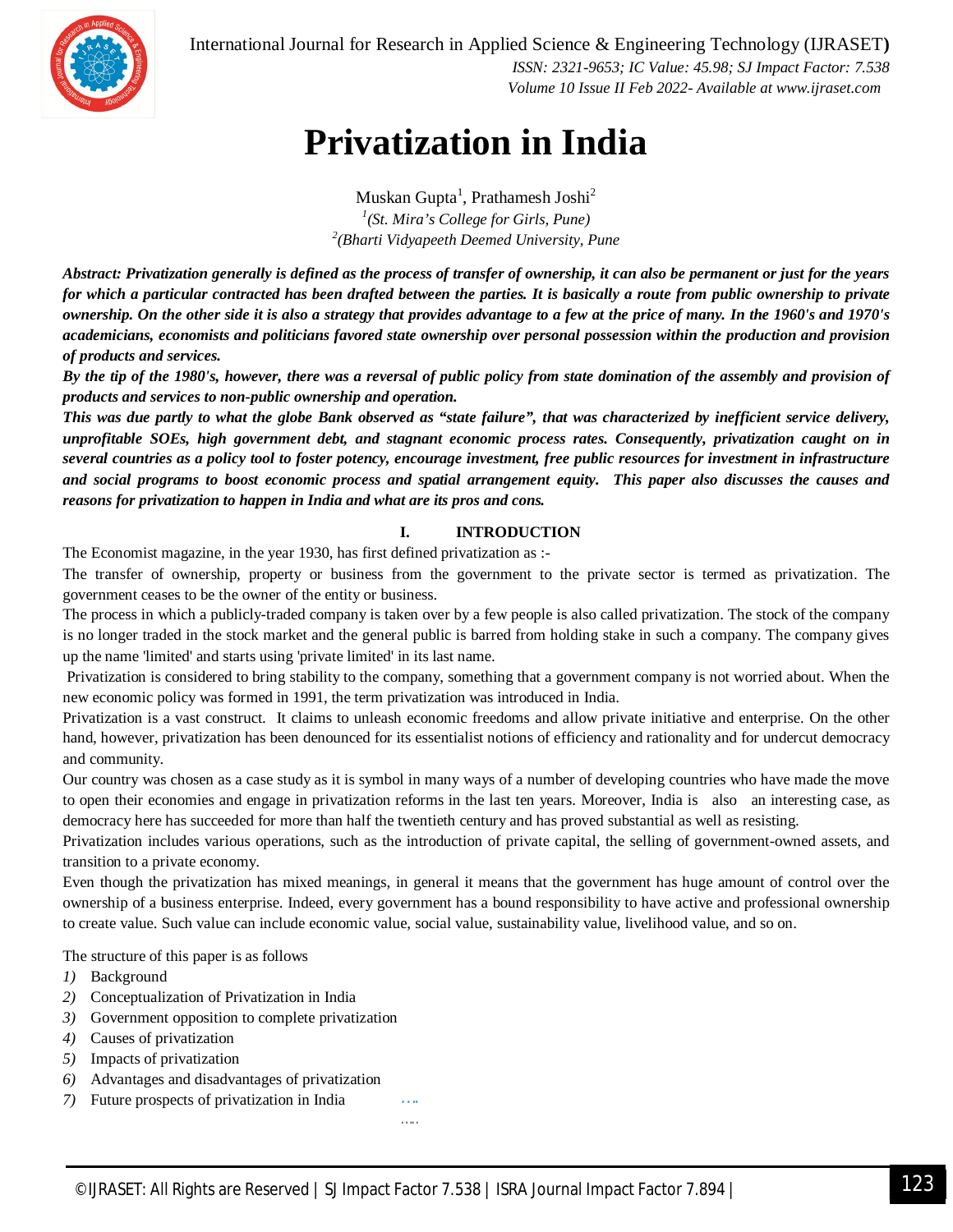

 *ISSN: 2321-9653; IC Value: 45.98; SJ Impact Factor: 7.538 Volume 10 Issue II Feb 2022- Available at www.ijraset.com*

## *A. Background*

Over the last 62 years or so, the condition of India's Public Sector enterprises has been severely attacked. The public sector enterprises have been set up not purely out of ideological considerations of creating a communist pattern of society. At this time creating good infrastructural domain of the country was top of the agenda of the government.

Bearing in mind that the private sector is not only in doubt, but also incapable, of building social economic infrastructure.

In a mixed economy framework, the two sectors are expected to play a role which helps both parties. But what happened in India was rather different where public sector, in spite of its own inefficiencies acted as a feeder to private sector. At this time more loss would not have been afforded by the public sector. This is why in the year 1990, government started to form a policy in which both public and private sector will work in complimentary manner. After knowing that all public sector are failing and private sector are in success the demand of privatization of the public sector came forward when the Congress Government came to power in `1991. Wave of privatization swept all of India. The World Bank in its 1991 report, promoted for the introduction of market friendly approach and advised to deregulate and decontrol the public sector.

#### *B. Conceptualization of Privatization in India*

The concept of privatization in India consists of the following:

- *1) Delegation:* in this the government takes responsibility of an enterprise and its ownership also. While state actively participates in this process private enterprises can deliver the products or services.
- *2) Divestment:* The government sells the most off the stakes of the company to one or more private companies. Therefore, the government manages some ownership and a small amount of stakeholder
- *3) Displacement:* In this deregulation is the first step. This process allows the private stakeholder of the company to enter the market and they themselves will displace the public enterprise step by step.
- *4) Disinvestment:* The process of selling the whole or a portion of a company to private parties is known as disinvestment.

### *C. Governments opposition to Complete Privatization*

In the 1990's budget the Indian government made it clear that they have the desire and it was important to extract and release the massive amount of investment made in the state-owned enterprises and this led to privatization in India. This led the foundation for Foreign Direct Investment and liberalization of business practices and protocols as well. However, being a socialist economy (in which goods and services are produced directly for the use) the government was not in favored for privatization. Many experts are of the view that the government wrongly positioned their disinvestment strategy by dangling between the principles and other off their approaches. Though all political parties acknowledged the way of privatization but all adopted an escapist attitude towards complete privatization for safe guarding their vote banks. They employed tactics of **"videshi**" and **"swadeshi**", and strategies like getting a strategic partner or enlarge the equity base through and initial public offer before divesting. Indian government has been conservative in allowing partial privatization of strategic sectors like power supply, telecom, banking, roadways, insurance, civil aviation, postage and telegraph services etc. Mostly, both state owned enterprises and privately run enterprises co-exist in these sectors. Government uses the shield of social interests of the employees of the PSUs to camouflage the interest of the bureaucrats and politicians. However, intensified competition of the delicensed and liberalized sectors have surely made the lethargic state owned enterprises to pull up their socks and shedding the complacency of monopoly to face the competition

### *D. Major Causes of Privatization are*

- *1)* To try and reduce government burden
- *2)* To strengthen the competition among the companies
- *3)* To improve the finances of public companies so that they don't suffer heavy losses
- *4)* To improve the infrastructural growth of the nation
- *5)* To get a more disciplined labor system

The private sector have many policies in solving the issues of external parties, by without bargaining with cost , driven by the individual profits of the company. When comparing with the public sector, the private sector does will to the profits in the market. On the other way public sector has more non-economic goals.

The public sector is highly driven to maximize the production and use all the resources effectively, because of this government has to run at high cost for low-income enterprise.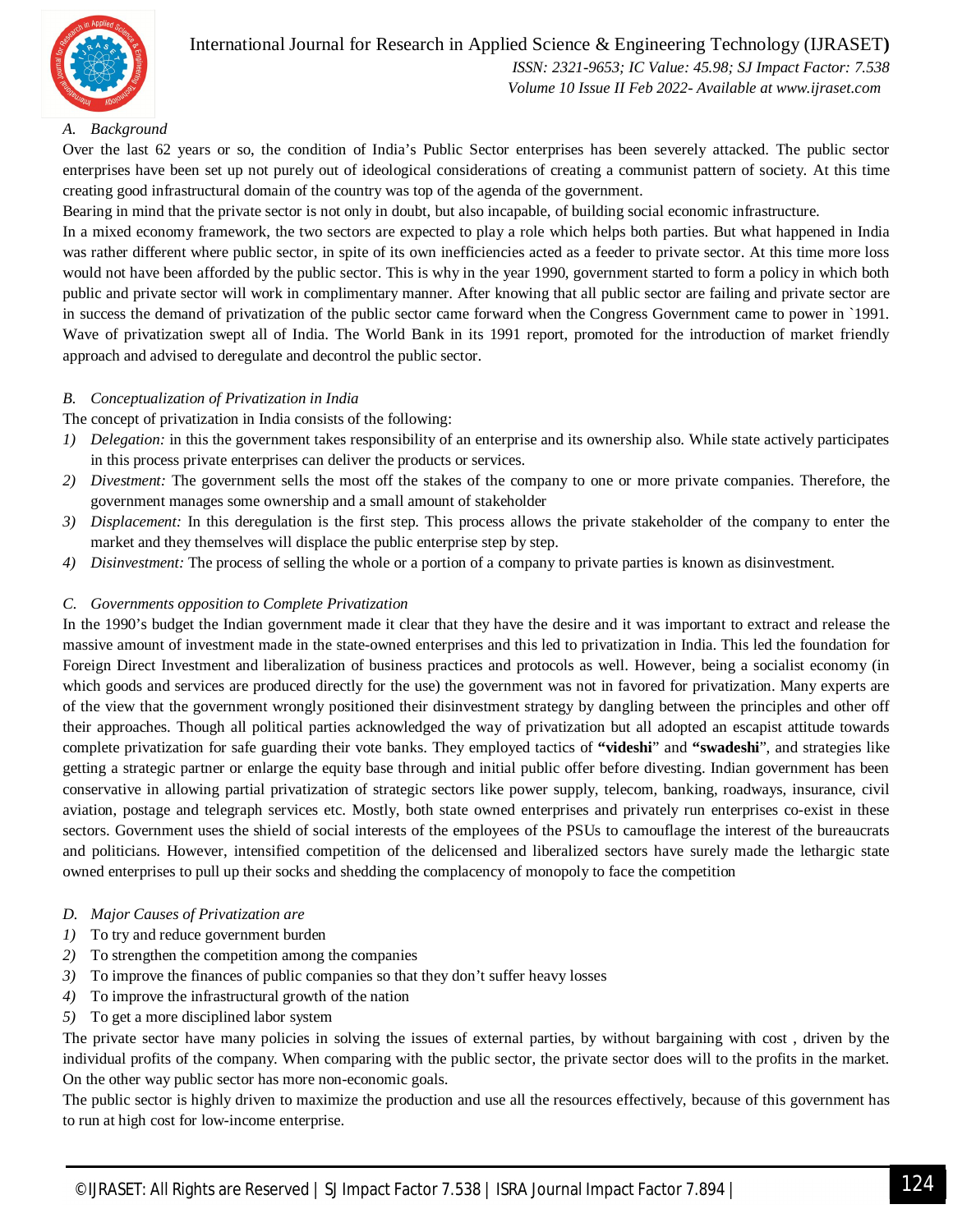

 *ISSN: 2321-9653; IC Value: 45.98; SJ Impact Factor: 7.538 Volume 10 Issue II Feb 2022- Available at www.ijraset.com*

Privatization shifts the focus from political aims to economic aims, which directly impacts in the growth of economic condition of the government. The downscaling aspect of the privatization is there to look because of the government bad economic policies and corruption. By privatizing, the role of government has less impact in the country's economy. Privatization have a positive impact on the country's economy situation.

It should not be used to pay the expenditure of the government and pay off debts. Privatization helps in reducing the interest rates and raising the level of investment in the country to help the country's economy to get better. By reducing the public sector, the government reduces the total expenditure and collecting taxes on all the business that are being privatizes. The major method or privatizing to sell government owned company to private parties.

## *E. Impacts of privatization*

- *1)* The resources get freer for more productive utilization.
- *2)* The private company tend to make more profit and get more transparent in their functioning as private owners, as there is no pressure from the governing body over them.
- *3)* Because of privatization system tend to become more transparent all the fundamental corruption are minimized and profit incentive is also maximized.
- *4)* It takes the pressure off from the government to make profit and to carry out administrative load.
- *5)* It effectively reduces the corruption and optimizes output and function.
- *6)* By this the private sector is actively participating in economic development of the country.
- *7)* Development of general government budget is tended to maintained well and as well as diversifying the source of income for the government.
- *8)* Privatization is overriding the process of government to make rapid developments in productivity and enhancement in competition among the companies and also increase the foreign direct investment in the country.
- *9)* After privatization the system becomes more transparent after which rate of corruption gets reduced and company own the project, and also will of making high profits increases.
- *10*) Private companies are less tolerant towards the surrender of the project as this happens in government departments, hence they tend to send right size of human resource potential to work in the private company as they are more demanding for work.
- *11)* Due to its strict environment the companies tend to get rid of the employee who are not consistent with their work.
- *12)* It helps in the development of the general budget resources and brings variety in the sources of giving income.

## *F. Advantages and Disadvantages of Privatization*

- *1) Advantages:* The main advantage of privatization is that it creates a financial growth around the nation but at the same time it takes time. The private sector tries to use the resources at its optimum way then public sector. Public sectors enjoy mostly monopoly but at the same time in private sector creates the competition of public enterprise and they have urge to improve efficiency. The fiscal burden on government gets reduced due to privatization. It helped our country to get on map of worlds as various multinational companies invested in India as they saw market growing because of privatization. The privatization increases the labor workers in the companies as they get privatize and income gets increased. The political interference of the government reduces in the company as they are owned by private individuals. The companies after getting privatize try to improve on their efficiencies as their sole goal is to make profit efficiently. The process of privatization maintains the budget, as the public enterprise gets more costly. After privatization companies tend to divert in making more profit and increasing the efficiency.
- *2) Disadvantages:* The problem with price is mainly the reason because of privatization the government mostly sell the least profitable business, which the private sector is not willing to buy at the reasonable rate from the government. Because of disinvestment the people who can lose their jobs may create a political tension. Privatization has also in hindsight is the reason for corruption and illegal ways of gaining the license of business deals between government and the private company. Because of privatization the company loses its main moto and may focus on malpractices of goods or providing low quality of goods to consumers to make more profit in the market. It also results in huge employee turnover and results in managing large number of staff and training them for a long time to get ready for work if they are less qualified. It also escalates the price inflation in general. The private sector can follow the method of maximizing the monopoly of profits which can be huge disadvantage for the consumers. Some of the private industries are suffering from the problem that their employees are getting industrial sickness.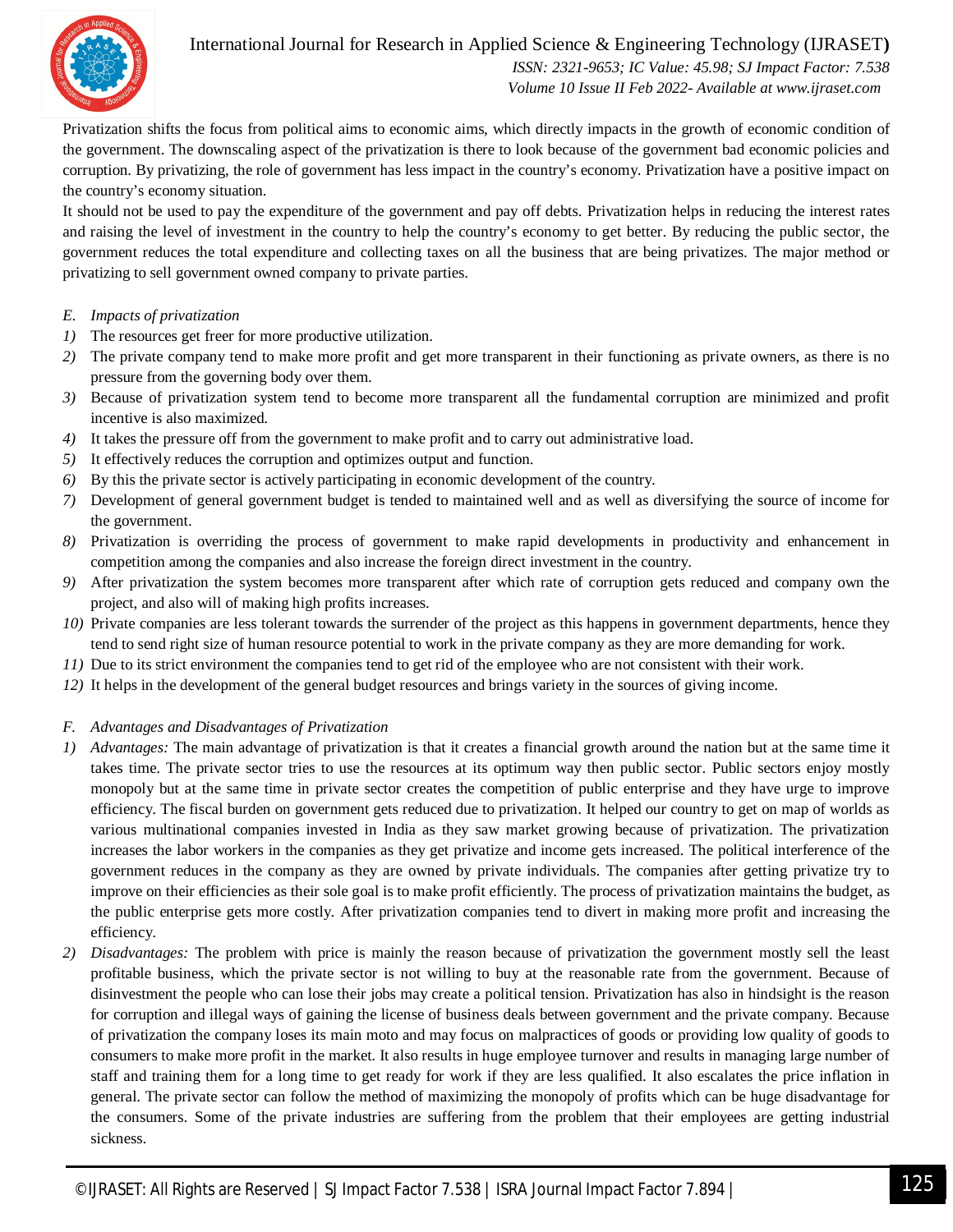

 *ISSN: 2321-9653; IC Value: 45.98; SJ Impact Factor: 7.538 Volume 10 Issue II Feb 2022- Available at www.ijraset.com*

## *G. Future prospects for India in terms of Privatization*

Our country's economy is a dynamic economy that is showing us great potential of growth in the world market. Globalization, liberalization and privatization are the three corner stones of any country's economic policy. Privatization is slowly getting accepted in India and changes like enhanced efficiency in work and deposition of public funds into public sector will happen eventually. It has already shown great advancement in the sectors like banking sector, insurance, telecom, civil aviation etc. Indian economic has shown average growth of 8.5 percent in past for before covid happened this itself is a great achievement for our nation and this mainly happened because of some firm decisions made by the government such as privatizations. However, it feels little bad to know that India is not very tempt place for foreign investors. Different political powers, red tapism, bureaucracy, corruption needs to be stopped if we have to make our country an economic superpower in the world. In spite of having all the issues we can see higher rate of returns as compared to capital intensive industrialized countries. With more changes and development in the future, privatization seems to be a great way of foreign investment.

### **II. CONCLUSIONS**

Over the period of time, the policy makers in our country have lean towards their conscious nature about privatization and have formed many new reforms to deprive the huge capital investment in Public Sector Enterprise and made more profit with an increased efficiency. Many sectors and industries who found it difficult to enter in the market were welcomed now for investment from both domestic as well as international investors. The banking sector, various types for small- and large-scale industries showed a great improvement in them after privatization. But however complete privatization of the nation is a long road to run.

#### **REFERENCES**

- [1] Ahluwalia, Montek S. 2002. "Economic Reforms in India since 1991: Has Gradualism Worked?" Journal of Economic Perspectives, Vol. 16. No. 3 (Summer); pp. 67-88/.
- [2] https://bipublication.com/files/ijaser-v3i1-2013-04.pdf
- [3] Dinavo, Jacques V. 1995. Privatization in Developing Countries: The Impact on Economic Development
- [4] and Democracy (Westport, CT: Praeger Press).
- [5] The Economist. 1994. "Disconnected: Indian Privatization"
- [6] https://timesofindia.indiatimes.com/readersblog/blogs/impact-of-privatization-on-a-country-28449/
- [7] The Economist, 1997b. "One More Push: India's Economic Reforms-India Survey.
- [8] https://www.civilserviceindia.com/current-affairs/articles/privatisation-and-india-
- economygrowth.html#:~:text=Privatization%20has%20a%20positive%20impact,of%20the%20industry%20in%20general
- [9] https://www.economicsdiscussion.net/india/privatisation-of-the-public-sector-industries-in-india/14194
- [10] Reddy, Venugopal Y. 1989. "Privatization in India" pp. 178-98 in V.V Ramanadham, V.V. (ed.)
- [11] Privatization in Developing Countries (New York, NY: Routledge).